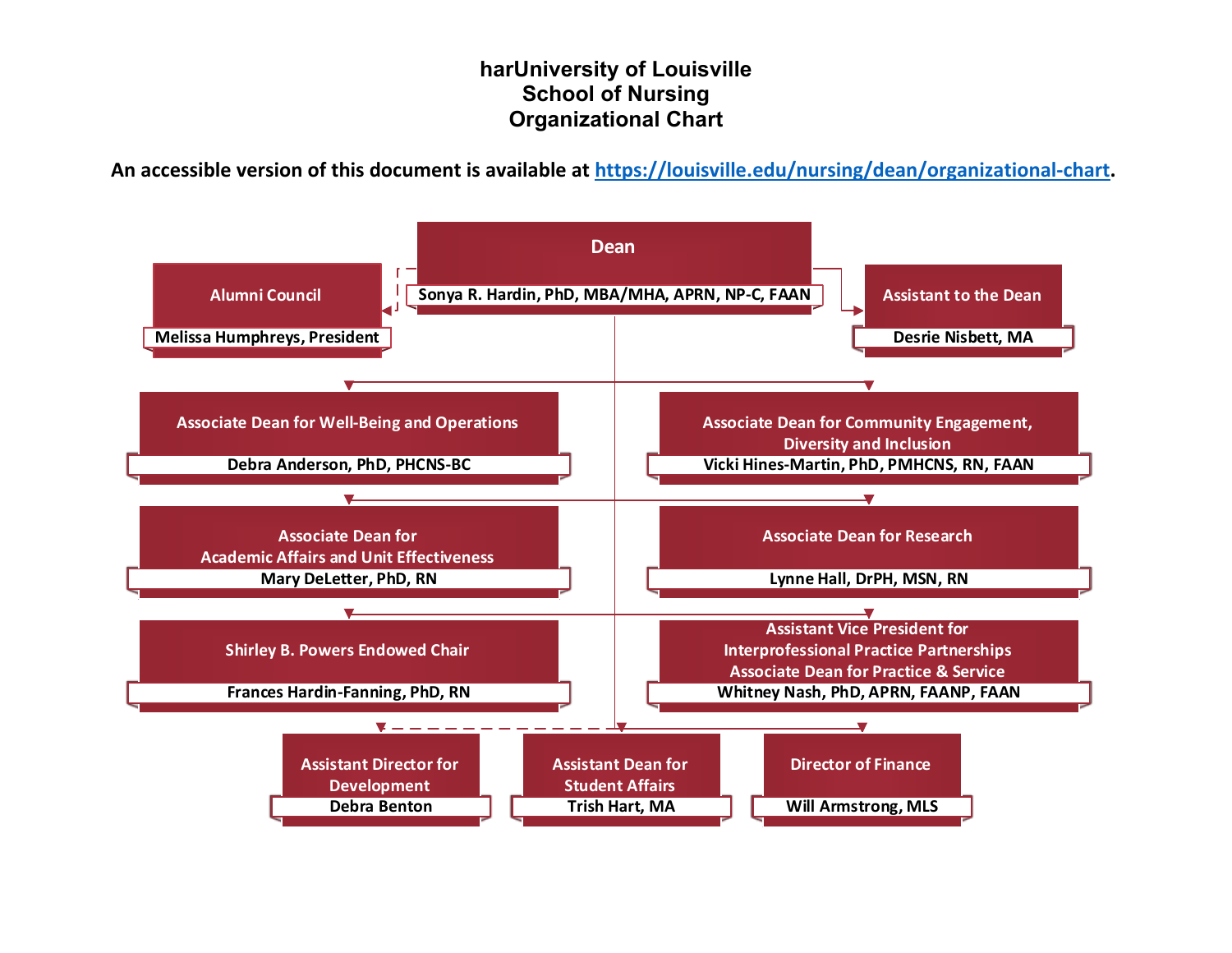## **University of Louisville School of Nursing Academic Affairs and Unit Effectiveness Academic Support**

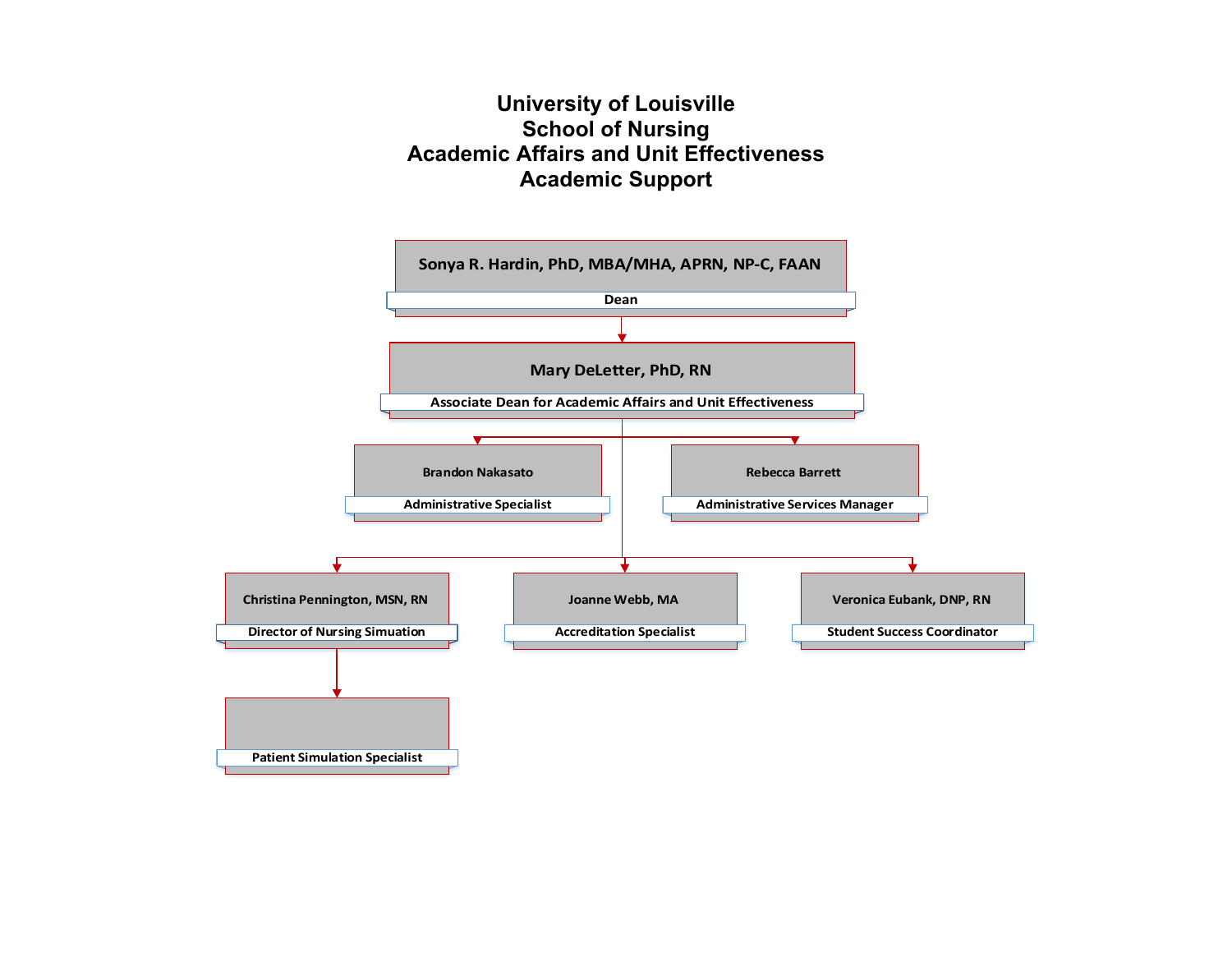# **University of Louisville School of Nursing Academic Affairs and Unit Effectiveness Reporting Faculty**

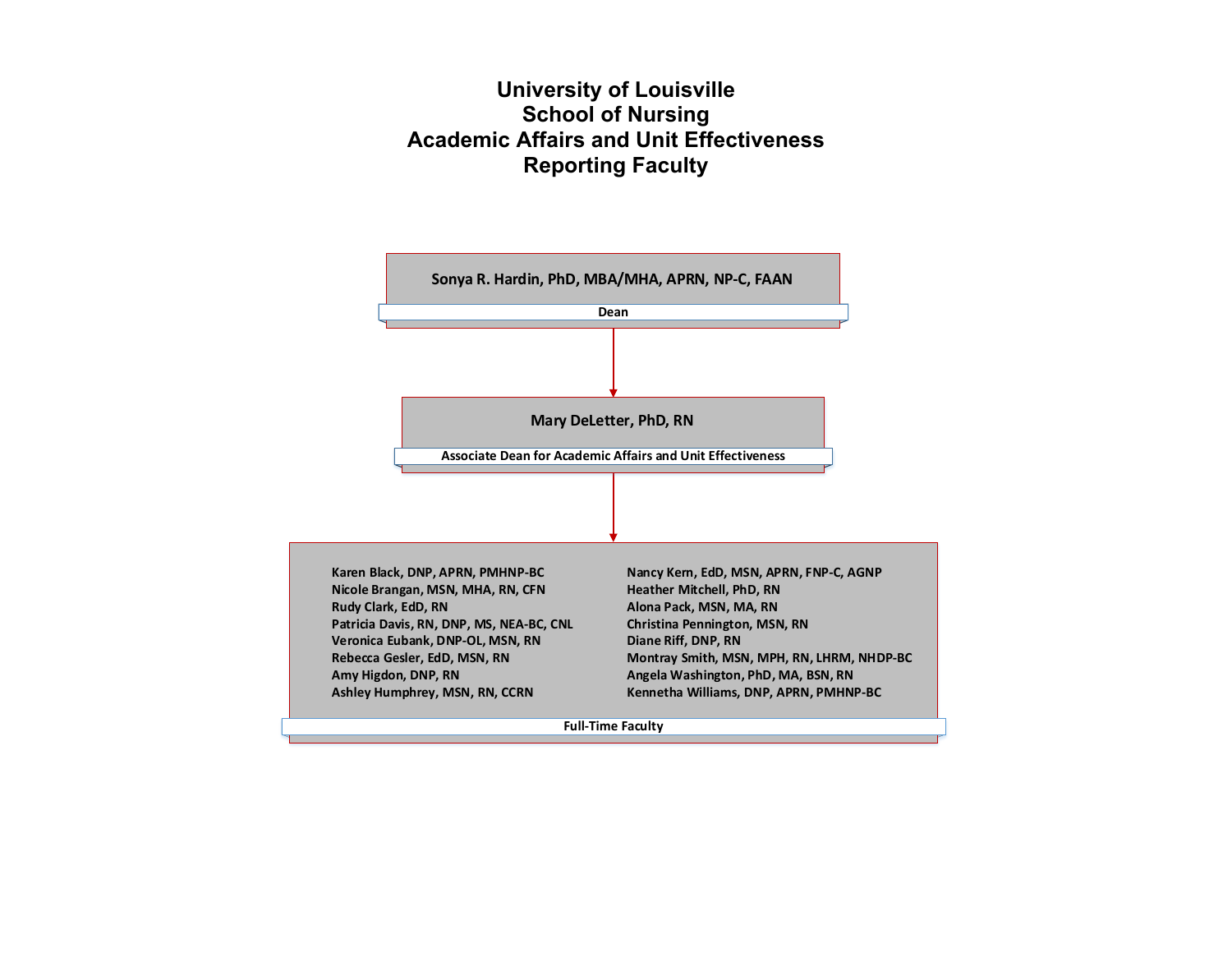## **University of Louisville School of Nursing Academic Affairs and Unit Effectiveness BSN Program-Louisville**

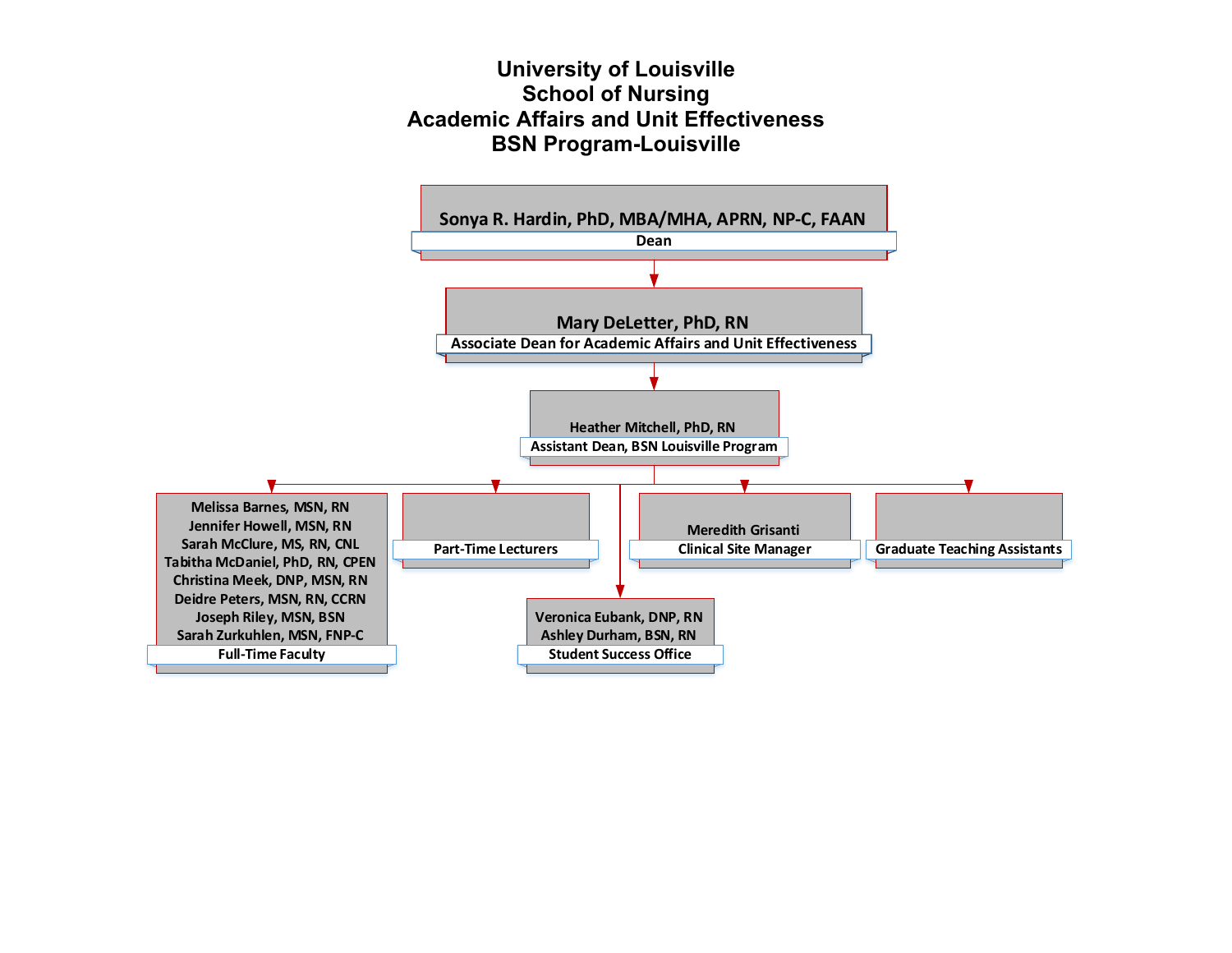## **University of Louisville School of Nursing Academic Affairs and Unit Effectiveness BSN Program-Owensboro**

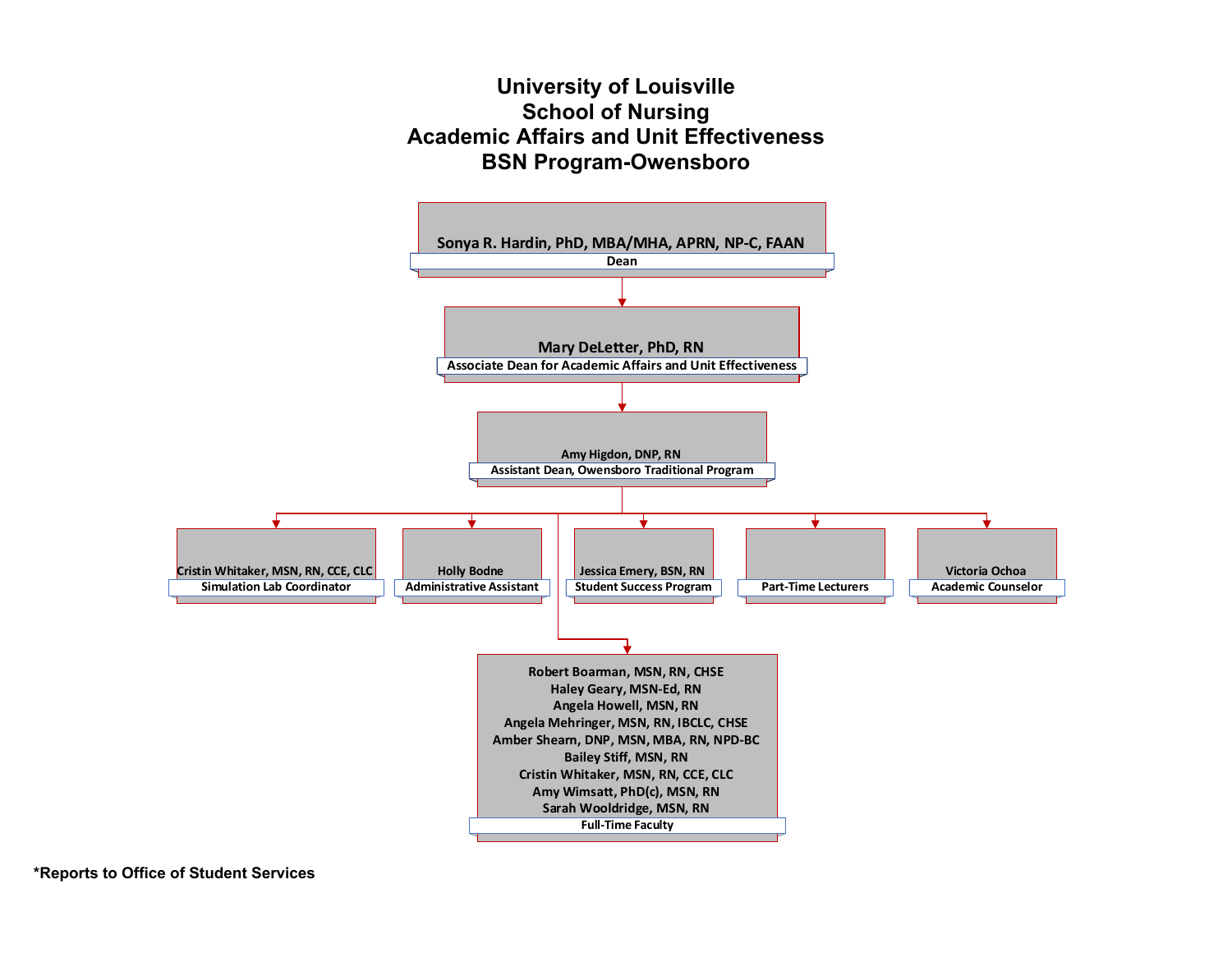# **University of Louisville School of Nursing Academic Affairs and Unit Effectiveness RN-BSN and MEPN Programs**

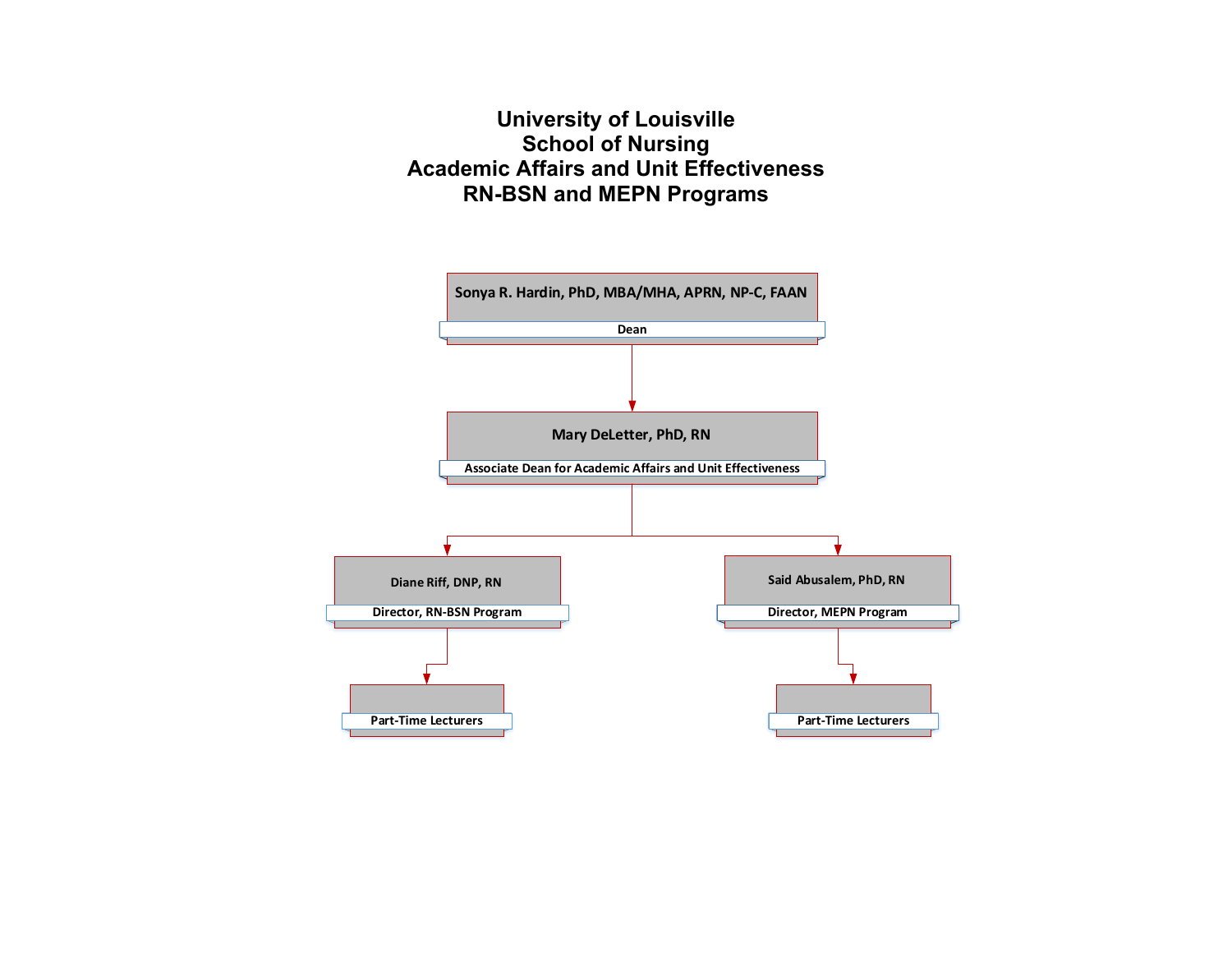### **University of Louisville School of Nursing Academic Affairs and Unit Effectiveness MSN-NP and DNP Programs**

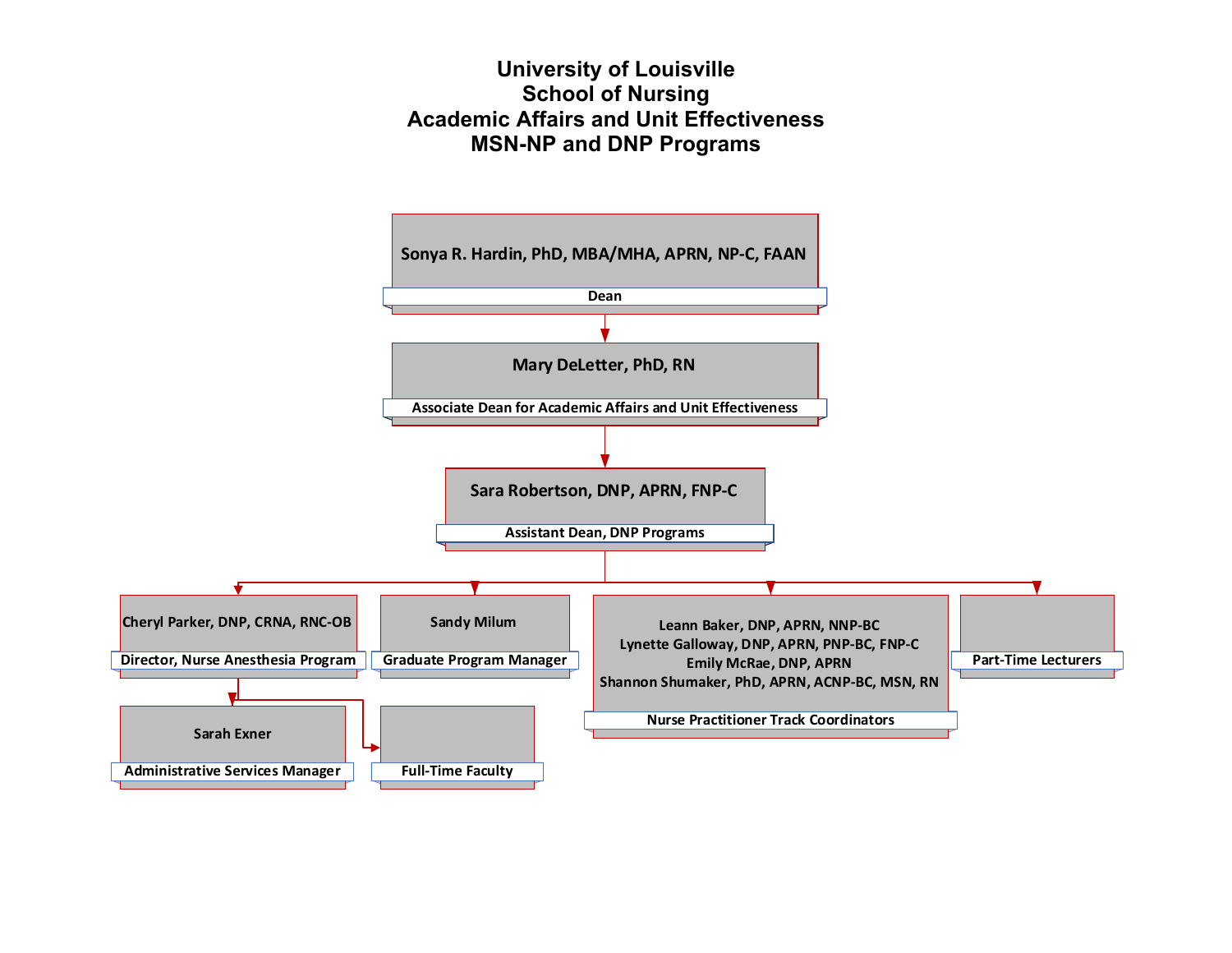# **University of Louisville School of Nursing Well-Being and Operations**

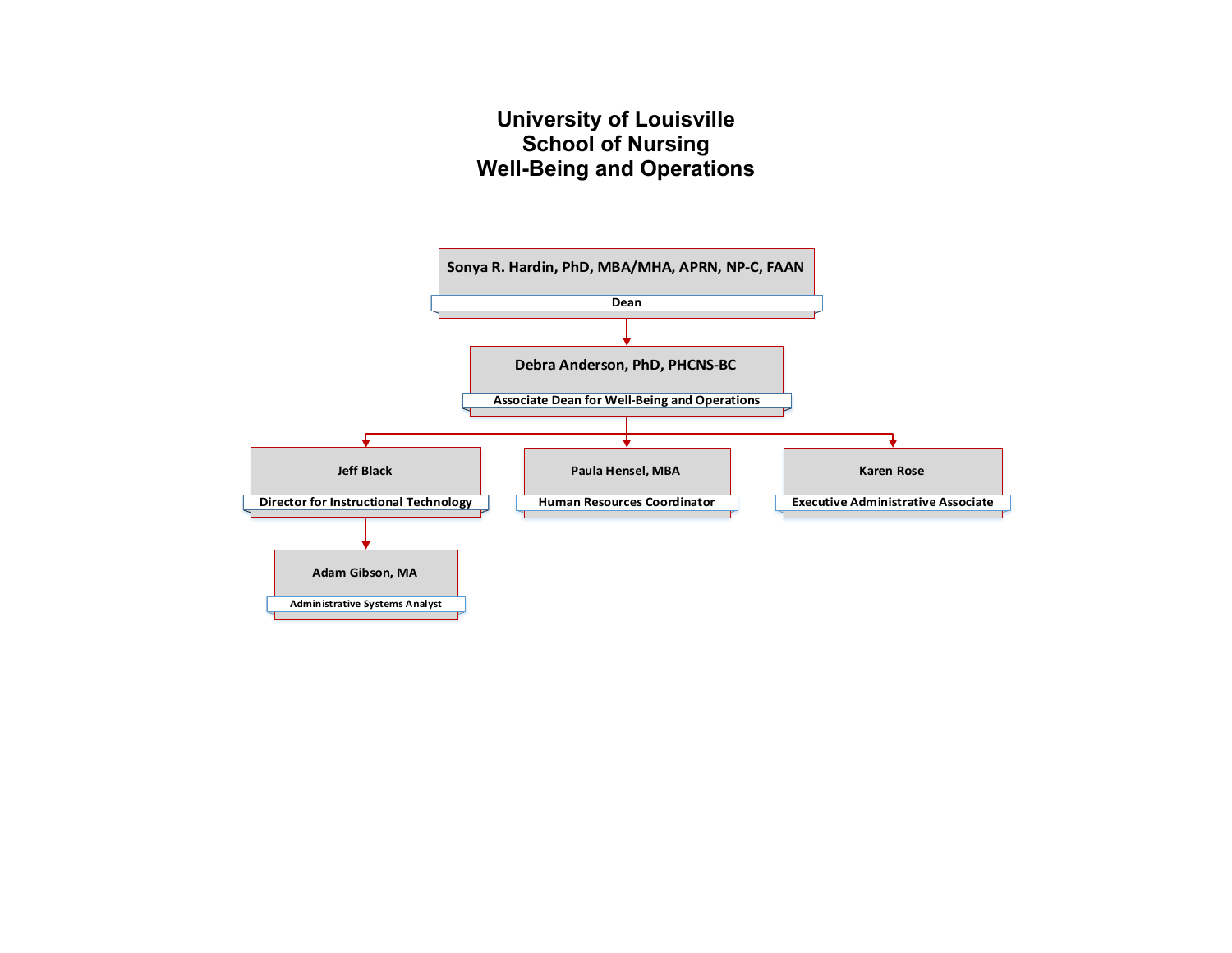#### **University of Louisville School of Nursing Practice & Service**

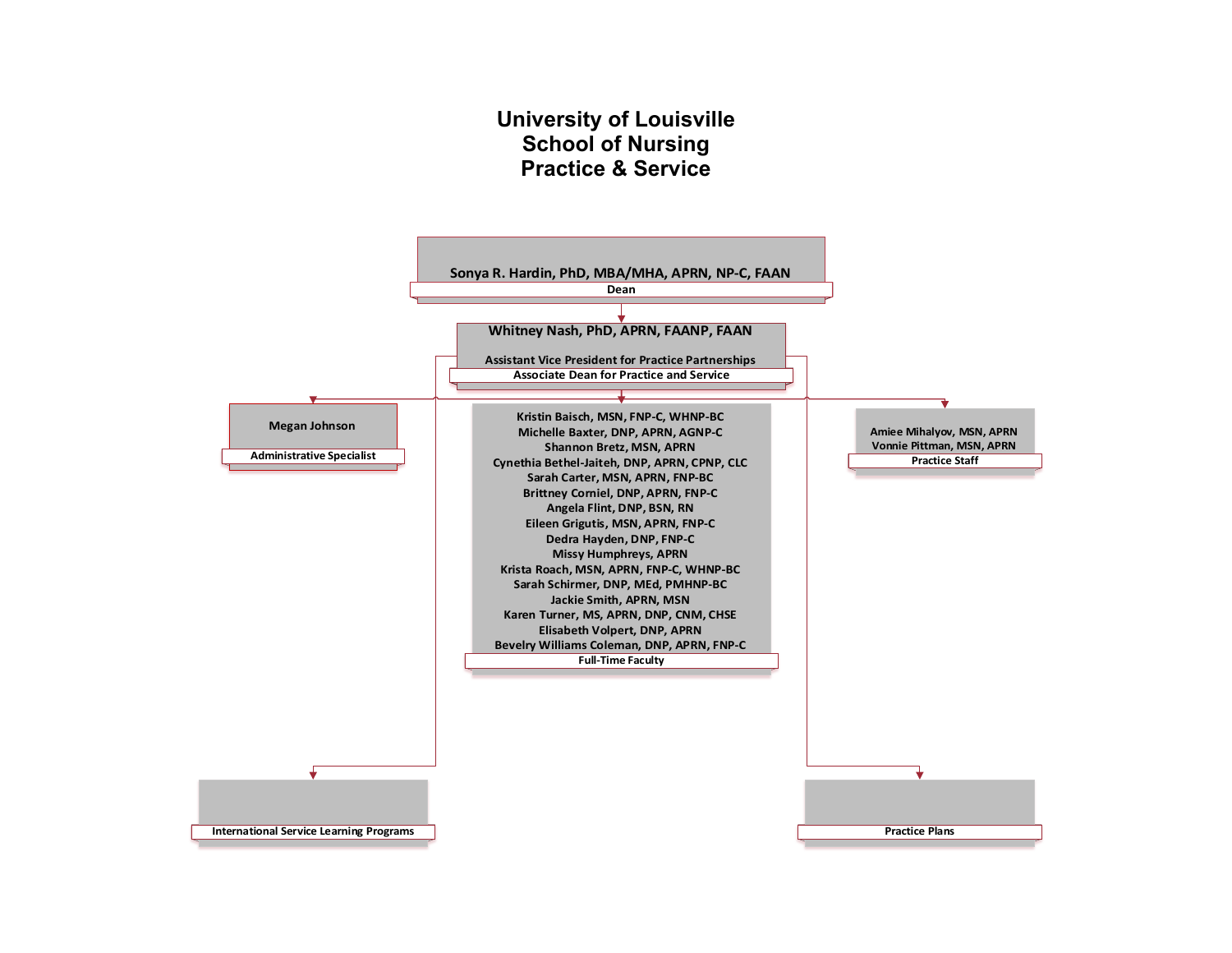## **University of Louisville School of Nursing Research**

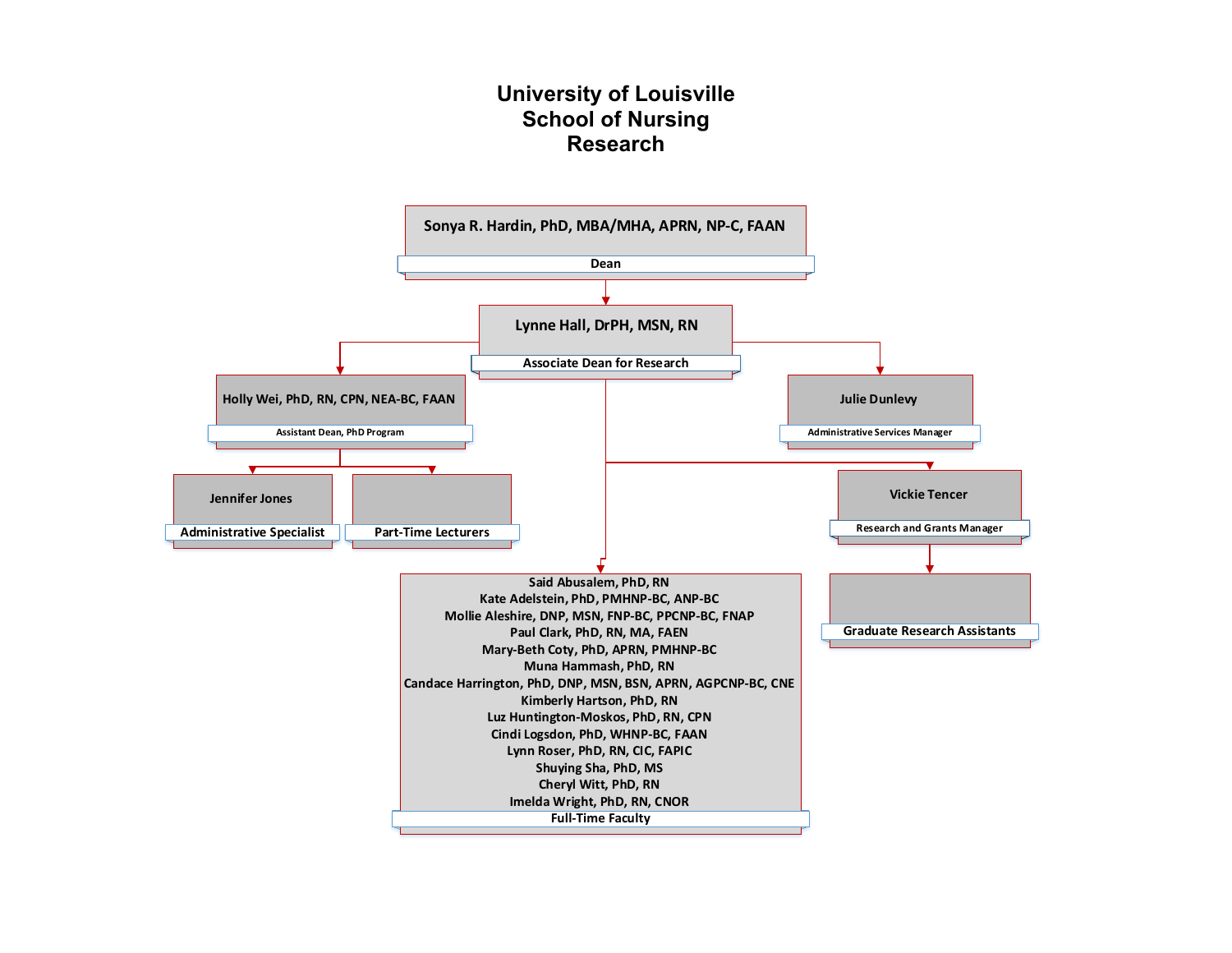# **University of Louisville School of Nursing Community Engagement, Diversity and Inclusion**

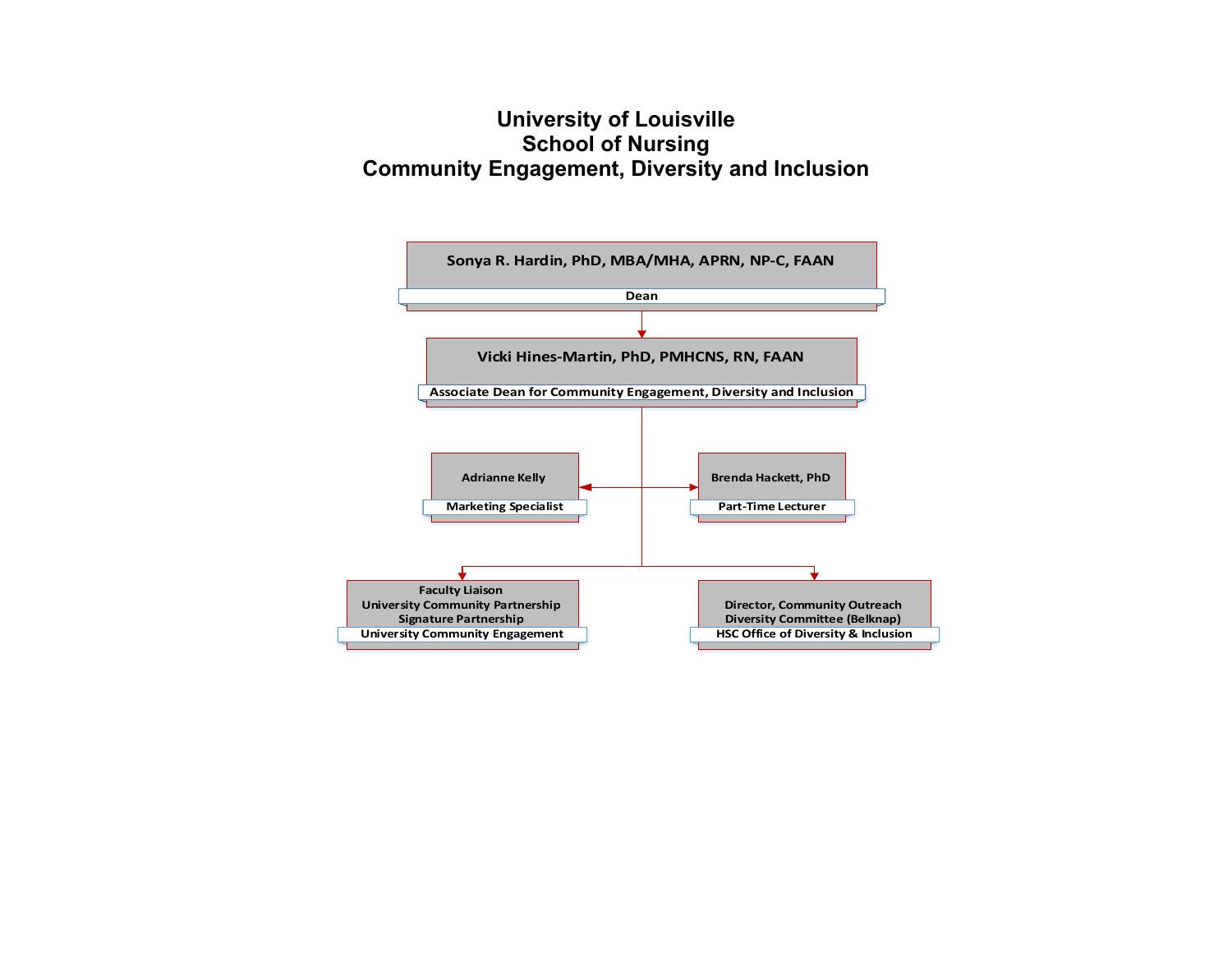## **University of Louisville School of Nursing Business Office**